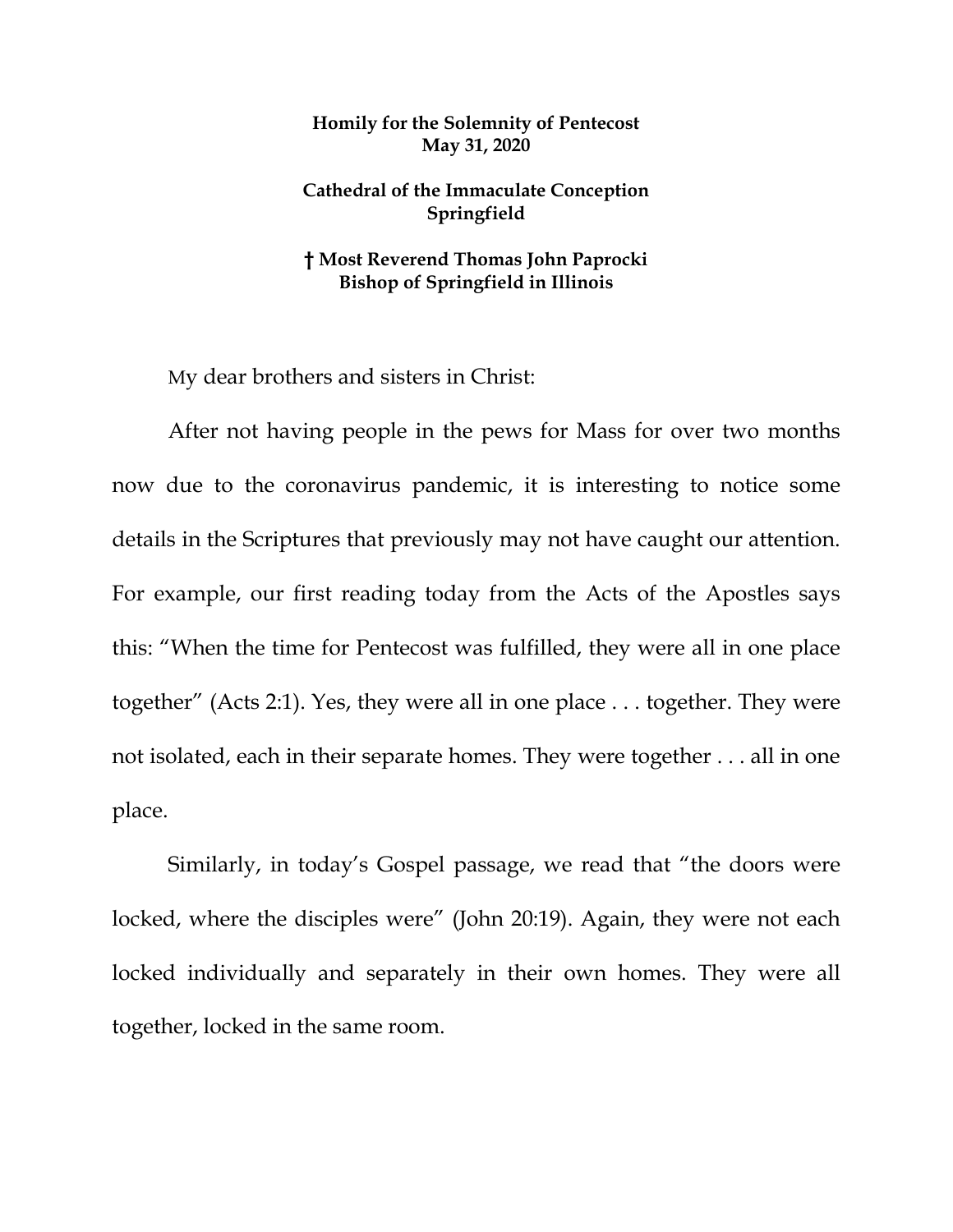Perhaps you can feel the difference as you watch this Mass on livestream video. It is wonderful that we have the technology for you to watch the Mass on your computer screen, tablet, or smart phone. But I am sure you would agree that it is not the same as being here in person.

Thus, I was pleased to announce and I am sure that you were happy to hear the good news announced this past Thursday that we are now preparing to join together once more in person for the celebration of the Holy Sacrifice of the Mass, beginning on the next weekend, June 6-7, 2020. It is fitting that we do so on Trinity Sunday, since our very entrance into the Church came by being baptized in the name of the Holy Trinity—God the Father, God the Son, and God the Holy Spirit.

As we resume public Masses with people in the pews, we will implement and continue modifications, limitations, and precautions to maintain proper safe-distancing and recommended sanitary measures for some time to come. My dispensation from the obligation to attend Holy Mass on Sundays and Holy Days of Obligation remains in effect for an indefinite period, until further notice. Those who are not well must remain at home and those who believe they are at risk of infection should exercise prudence.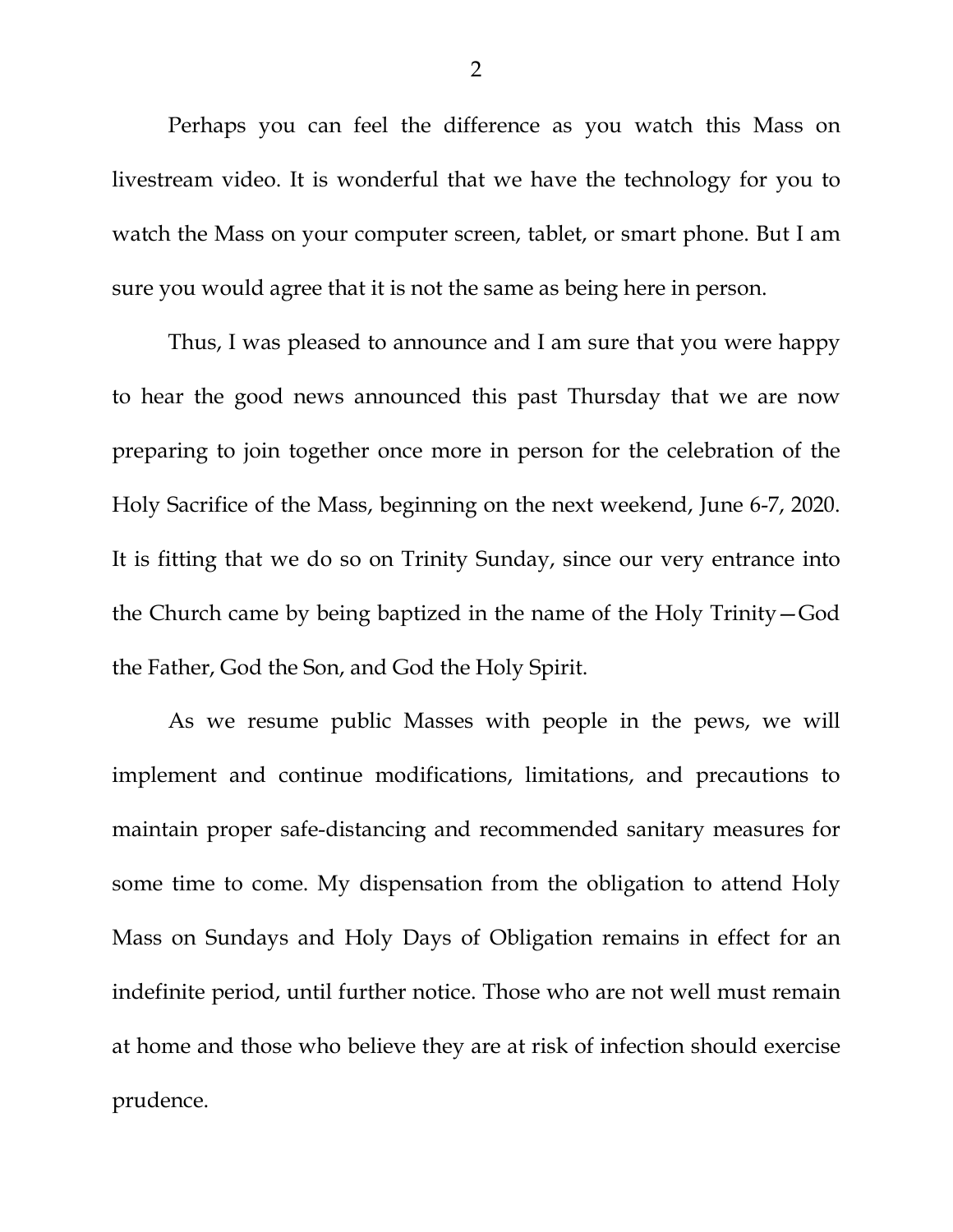At the same time, there are many people who have missed coming to church and are longing to participate in the Holy Sacrifice of the Mass again in person. I know because I have heard from you. Adhering to the public health guideline of limiting public gatherings to less than ten people for the past two months has effectively placed a substantial burden on the ability for our Church to engage in the free exercise of religion as intended by Jesus as a community gathered in faith throughout the entire Easter season and much of Lent. While our priests have offered Masses on behalf of the lay faithful during these most holy seasons of the Church, and individuals and families have prayed privately in their homes, our faith is not a private matter.

We are one body, as Saint Paul wrote in his First Letter to the Corinthians (1 Cor 12:12), and when we gather together in prayer, we know that Christ is in our midst, as we read in the Gospel of Matthew (18:20). Also, our faith is not a "virtual" faith; our Lord Himself became incarnate and gave us the sacraments, with their physical signs and hidden but real effects. Our Lord said, "Amen, amen, I say to you, unless you eat the flesh of the Son of Man and drink his blood, you do not have life within you. Whoever eats my flesh and drinks my blood has eternal life, and I will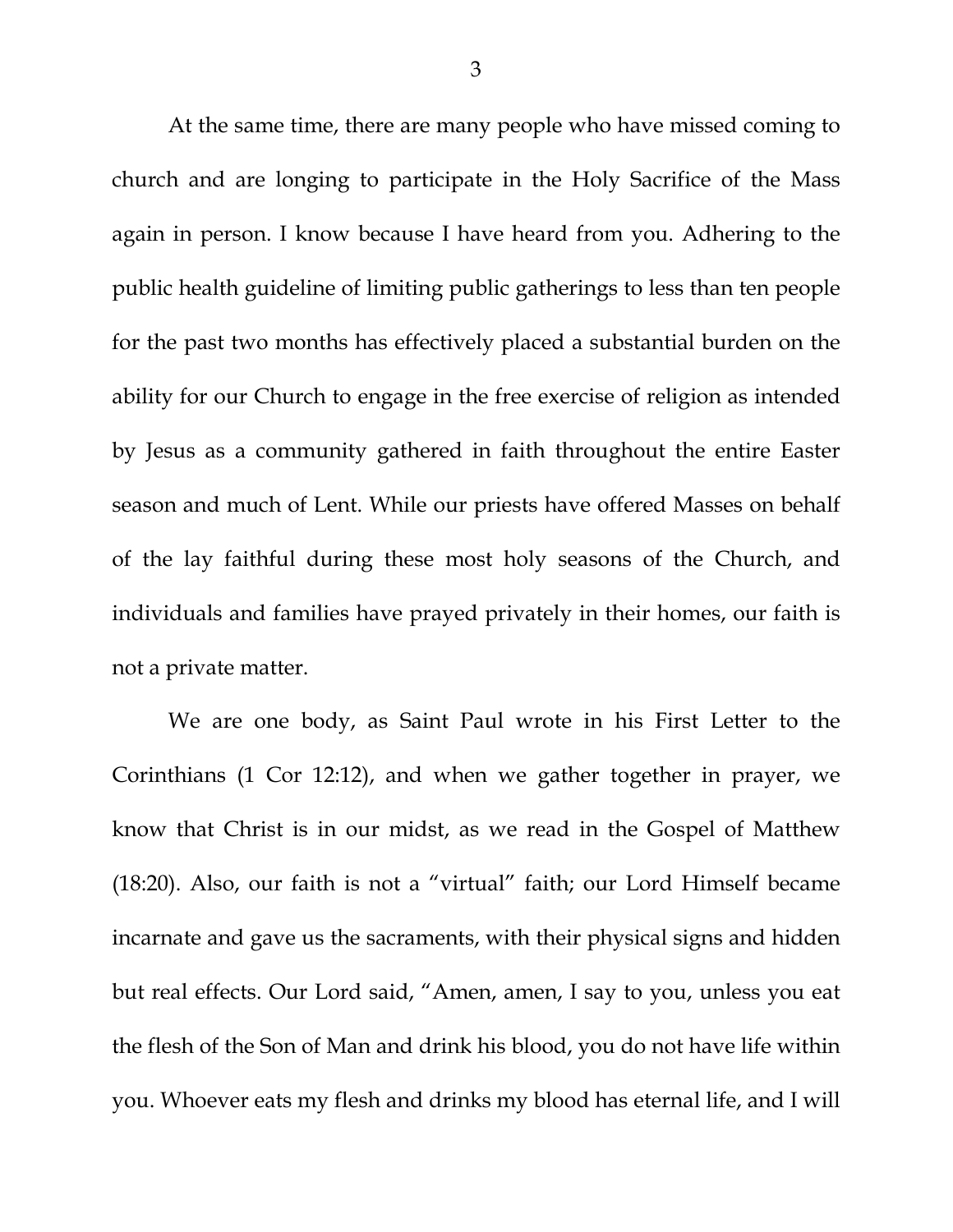raise him on the last day" (John 6:53-54). Our faith is a tangible, physical, and communal reality. In the letter to the Hebrews, it says, "We should not stay away from our assembly, as is the custom of some, but encourage one another, and this all the more as you see the day drawing near" (Hebrews 10:25). We simply cannot properly practice our faith apart from one another and separated from the physical realities of the sacraments. Therefore, the suspension of the Church's liturgical and sacramental life can only be temporary and thankfully will soon come to an end.

As Christian citizens, we have out of necessity temporarily accepted the suspension of the normal liturgical and sacramental practice of our faith as a profound and consequential sacrifice for the sake of the greater good. We have done so with particular concern to do our part in preventing a surge in hospitalizations that may have overwhelmed health system capacity in our cities and towns, as we saw unfolding in places like New York City earlier this year. While concerns about the Coronavirus continue, there is no evidence of imminent threat to the capacity of our local health system, and most aspects of social and economic life are beginning to be restored. As such, it is time for us, as a people of faith, to begin a gradual return to our proper liturgical life as well.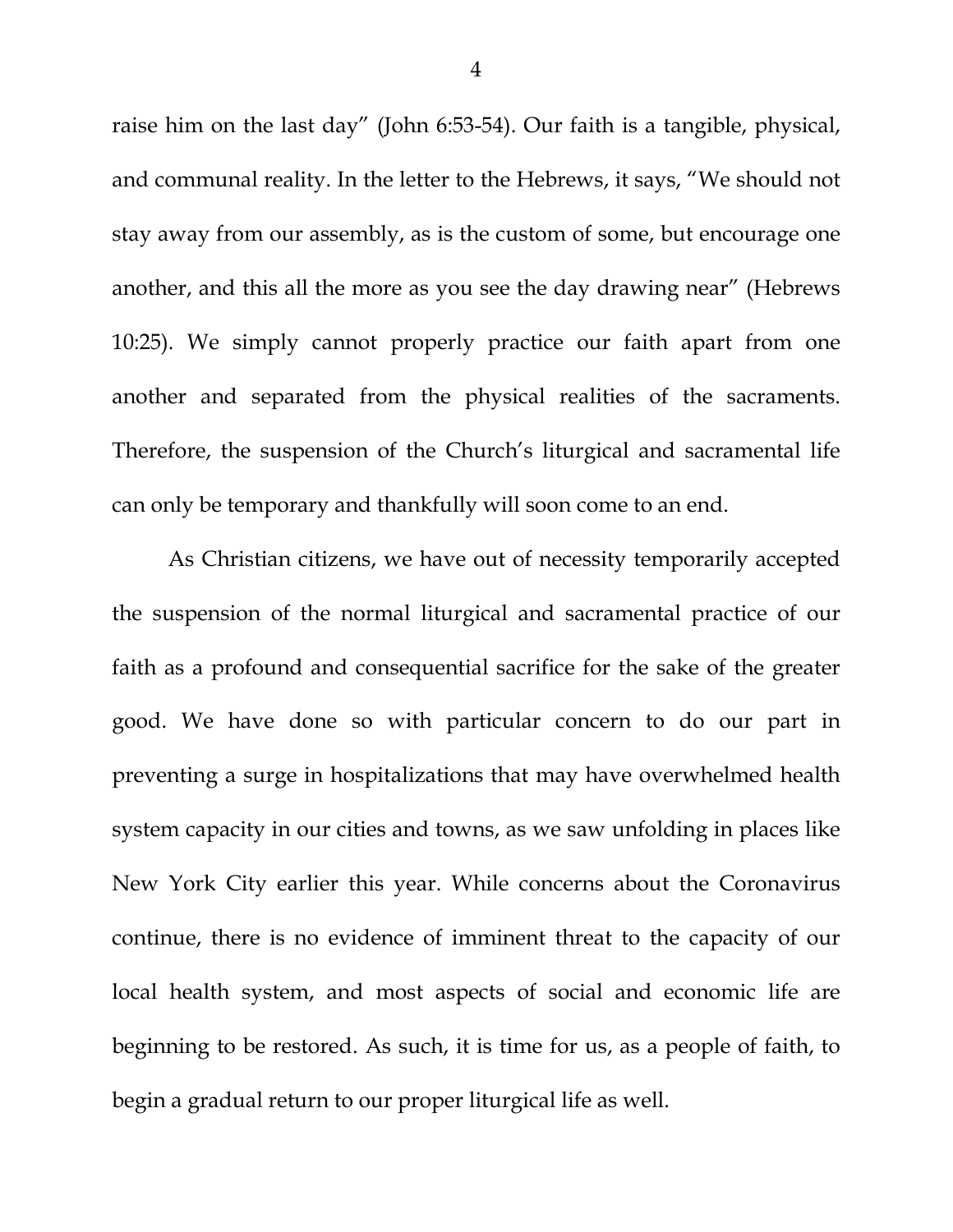We have all done our best to unite in prayer and acts of spiritual communion during this time, offering this sacrifice for the good of our neighbor. It is now time for the Church to return to the proper practice of the faith and celebration of the sacraments in order to be the ministers of God's grace that Christ has established us to be.

We are pleased to see that government officials have now recognized that houses of worship are essential and that people of faith need to gather together in this uncertain time and can do so safely and responsibly, following safe-distance standards with guidance to limit attendance to 25% of the capacity of the worship space, along with hygienic and sanitary safety measures.

With this in mind, public Masses and other liturgical celebrations will be allowed to resume next weekend June 6-7, provided parish leadership teams attend a mandatory training webinar and complete a readiness checklist.

Today we celebrate the great Solemnity of Pentecost. In the Acts of the Apostles, Saint Luke describes how, fifty days after the resurrection of Jesus, the dramatic coming of the Holy Spirit upon the believers was manifest by tongues of fire, the rushing of the wind, and the speaking in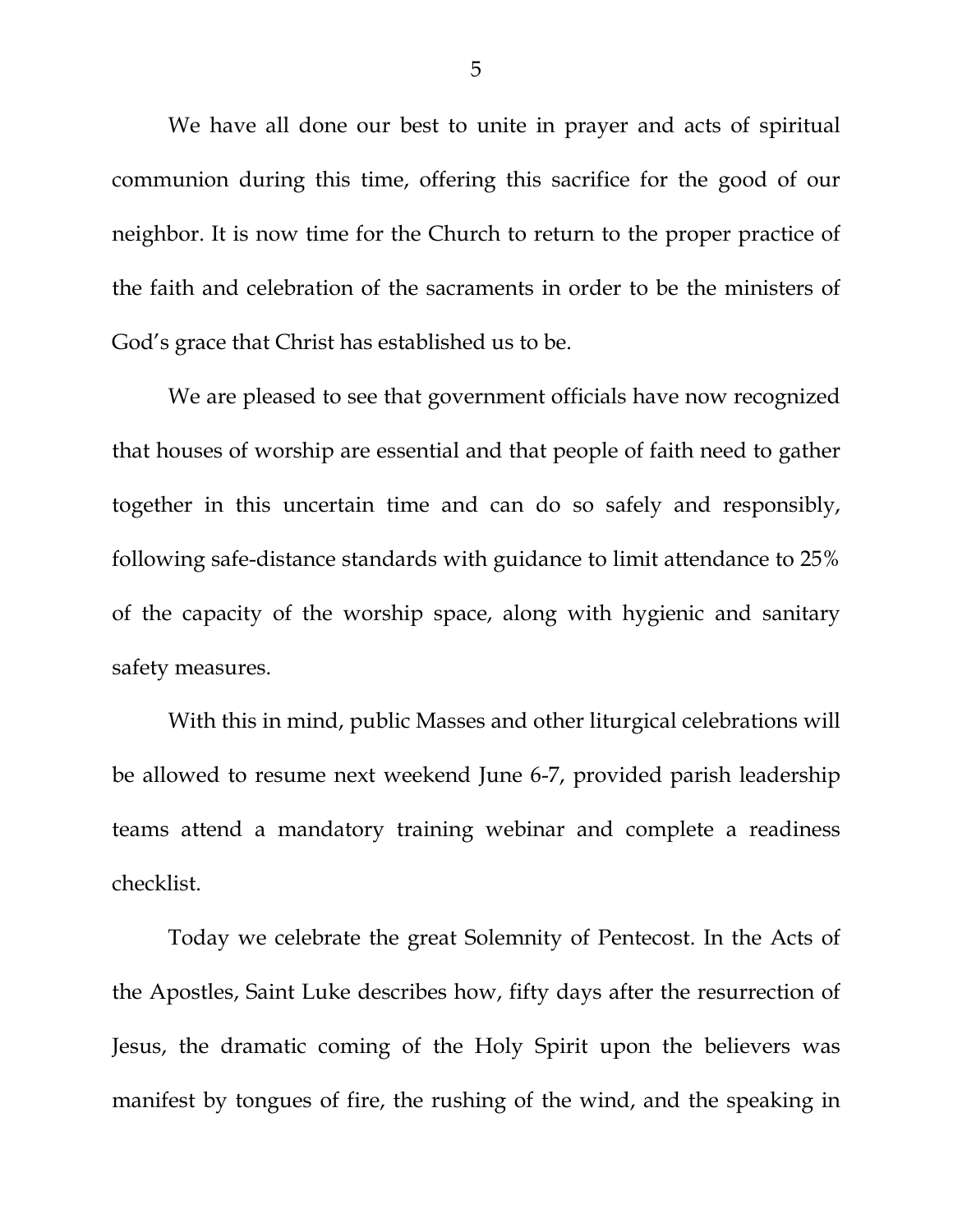tongues. This is commonly understood to be the birth of the Church. However, Acts is not the only place where we encounter the Holy Spirit empowering the disciples to become the Church. Today's Gospel passage from John describes this empowering and a commissioning of the disciples to carry on the work of Jesus. The work of Jesus continues as the work of the Church.

In this regard, we should note that the word *Church* comes from the Greek *Ekklēsía*, which means *Assembly*. In other words, the Church is meant to assemble, to gather together, to work as one, not as isolated individuals.

When Jesus appears to His disciples as they are gathered together behind locked door, he greets them twice with a message of peace — Shalom. But Jesus does not allow the disciples to linger after they have recognized who He really is. He immediately moves from peace to commissioning. This commissioning involves His sending His disciples just as the Father had sent Jesus. This sending is about doing the work that Jesus did while on earth. This work was primarily revealing God's divine presence in the words and deeds of Jesus. This commissioning is divinely sanctioned by Jesus' breathing the Holy Spirit upon his disciples.

6